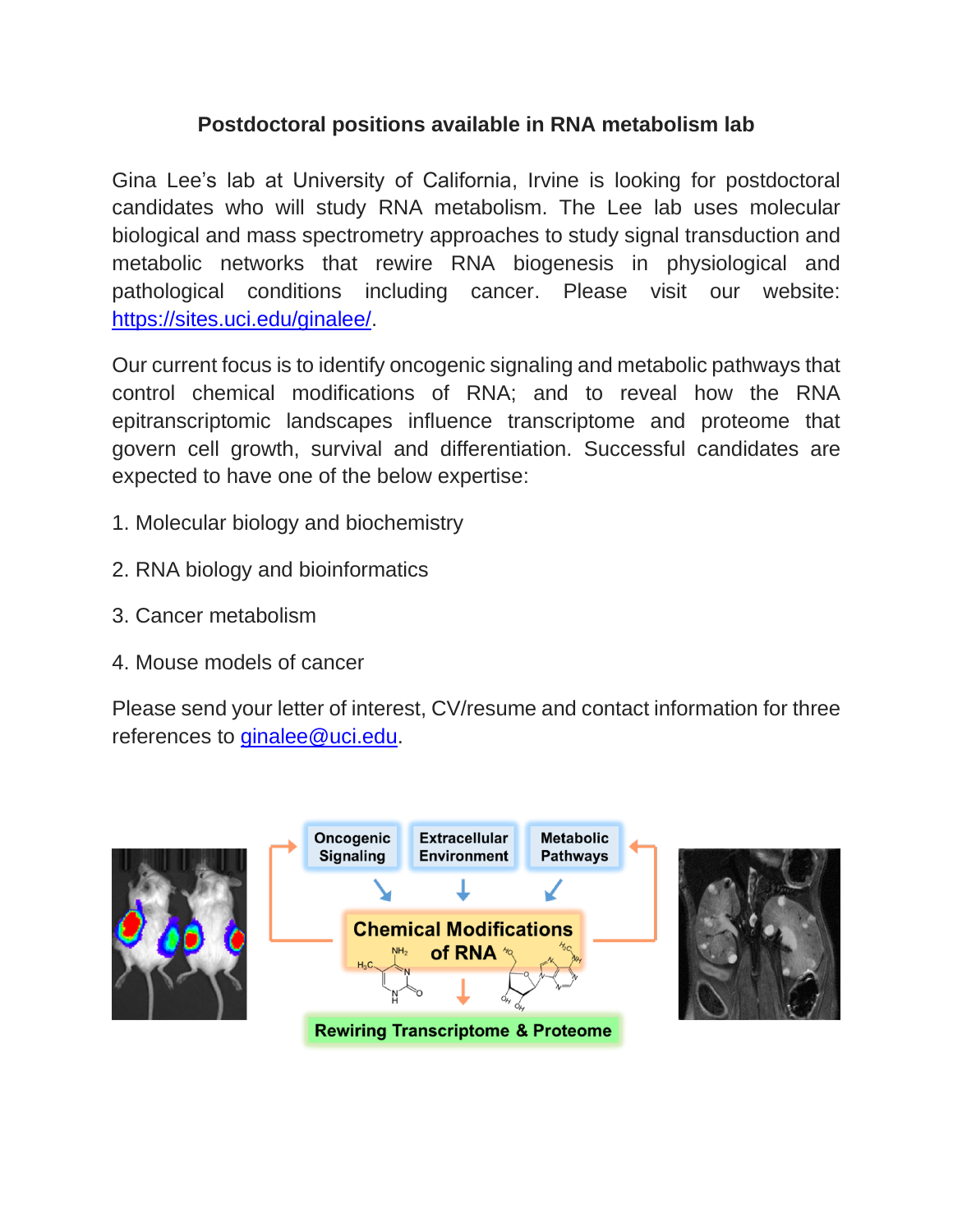**Gina Lee, PhD Assistant Professor UC Irvine School of Medicine [ginalee@uci.edu;](mailto:ginalee@uci.edu) [ginalee85@gmail.com](mailto:ginalee85@gmail.com) <https://sites.uci.edu/ginalee/>**

#### **Research**

RNA processing and quality control are pivotal nodes of gene expression control during cell fate decision and disease development. However, little is known about how this process is regulated by upstream signaling networks. My scientific focus is to reveal how signal transduction and metabolic pathways control RNA biogenesis in the context of human cancer. Our previous works revealed that the mitogen and nutrient-dependent, oncogenic mTORC1 signaling pathway promotes glutaminolysis and lipid synthesis by enhancing RNA translation and splicing of key metabolic enzymes, thereby supporting tumor growth. We currently study another important, yet poorly understood RNA processing, the chemical modification of RNA. We investigate 1) how oncogenic signaling and metabolic pathways control chemical modifications of RNA; and 2) how the epitranscriptomic landscapes influence the global transcriptome and proteome to govern cell growth, survival and differentiation. We will uncover new, exciting links between signal transduction, cellular metabolism, and the epitranscriptomic landscape of cells and organisms, inspiring novel therapeutic avenues for human diseases.

#### **Education and Positions**

| 2020-     | Assistant Professor, Dept. of Microbiology and Molecular Genetics and Chao Family<br>Comprehensive Cancer Center, UC Irvine School of Medicine |
|-----------|------------------------------------------------------------------------------------------------------------------------------------------------|
| 2018-2019 | Instructor, Dept. of Pharmacology and Meyer Cancer Center, Weill Cornell Medicine,<br><b>Cornell University</b>                                |
| 2012-2017 | Postdoctoral Fellow, Harvard Medical School and Weill Cornell Medicine                                                                         |
| 2006-2011 | PhD, Korea Advanced Institute of Science and Technology (KAIST) and Seoul<br><b>National University</b>                                        |
| 2002-2005 | BS, Dept. of Biological Science, KAIST                                                                                                         |

#### **Fellowships and Grants**

| 2014-2017 | Postdoctoral Fellowship, Lymphangioleiomyomatosis (LAM) Foundation, USA |
|-----------|-------------------------------------------------------------------------|
| 2013-2015 | Postdoctoral Fellowship, Tuberous Sclerosis Complex (TSC) Alliance, USA |
| 2012-2013 | Postdoctoral Fellowship, National Research Foundation, Korea            |
| 2006-2010 | Excellent Graduate Scholarship, KAIST                                   |
| 2002-2005 | Superior Academic Performance Scholarship, KAIST                        |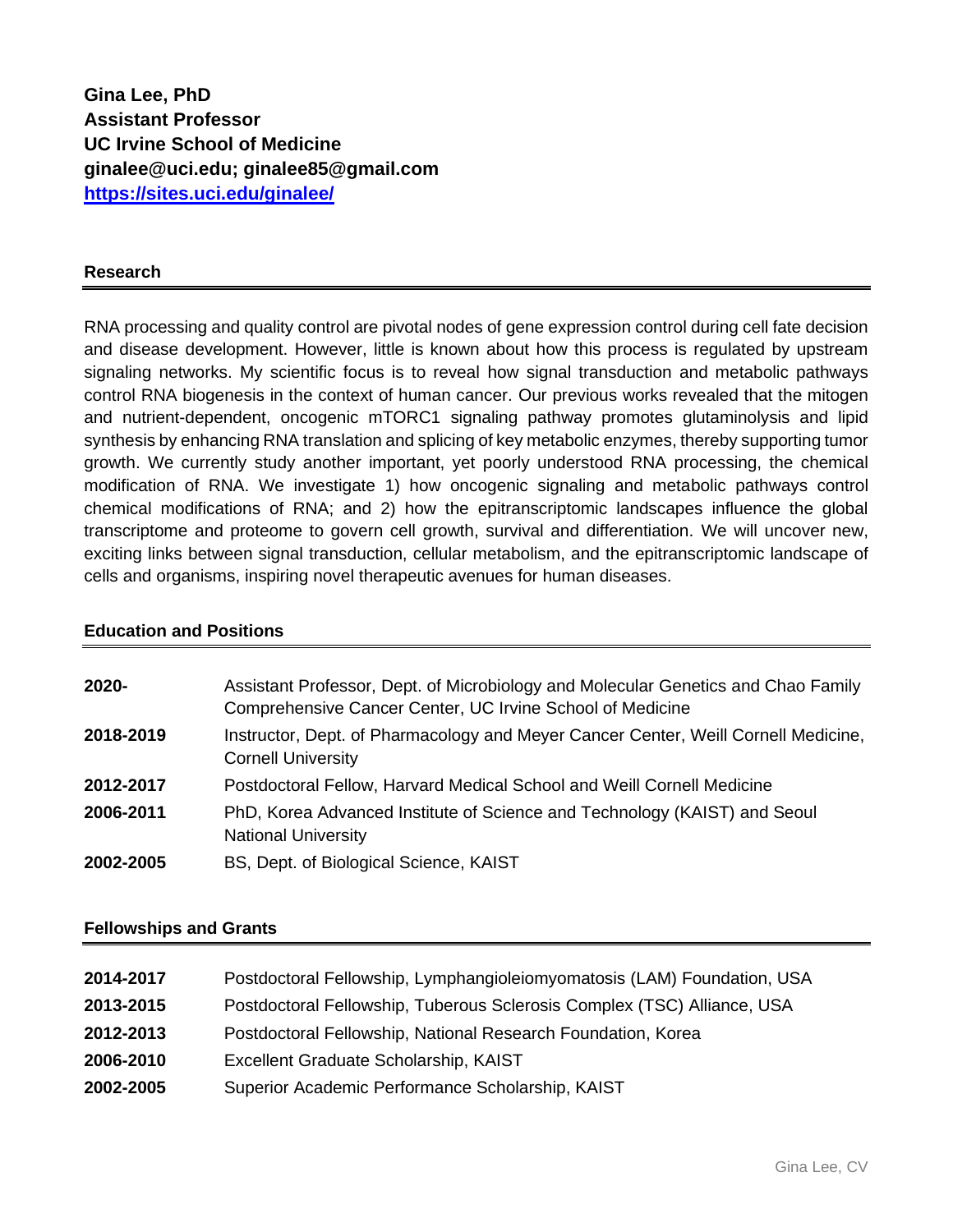## **Awards and Honors**

| 2019      | Invited Talk, New England Bioscience Society, MA, USA                                                                                                   |
|-----------|---------------------------------------------------------------------------------------------------------------------------------------------------------|
| 2019      | Selected Oral Presentation, FASEB: Protein Kinase and Phosphorylation, CA, USA                                                                          |
| 2019      | Breakout Prize for Junior Investigators, NY, USA                                                                                                        |
| 2019      | Invited Talk, Starr Cancer Consortium, Annual Symposium, NY, USA                                                                                        |
| 2018      | Travel Grant Award, International Conference of Korean Society for Molecular and<br>Cellular Biology, Korea                                             |
| 2017      | Selected Oral Presentation, Keystone Symposia: PI3K Pathway in Cancer, NM, USA                                                                          |
| 2016-2019 | Co-leader, Tri-Institute Cancer Metabolism Meeting (Memorial Sloan Kettering<br>Cancer Center, Rockefeller University, Weill Cornell Medicine), NY, USA |
| 2016      | Scientific Review Panel, TSC Alliance Research Grant, MD, USA                                                                                           |
| 2015      | Invited Talk, International TSC Conference, UK                                                                                                          |
| 2012-2014 | Conference Organizing Committee, New England Bioscience Society, MA, USA                                                                                |
| 2011      | Travel Grant Award, Asia-Pacific Drosophila Research Conference, Taiwan                                                                                 |
| 2010      | Best Poster Award, FASEB Conference, AMPK: Central Regulatory System in<br>Metabolism & Growth, Japan                                                   |
| 2007      | Chair Fund Recipient, Gordon Research Conference, Cancer Models &<br>Mechanisms, Switzerland                                                            |
|           |                                                                                                                                                         |

### **Publications**

Park JH, **Lee G**, Blenis J. Structural insights into the activation of mTORC1 on the lysosomal surface. **Trends Biochem Sci.** (2020) (preview)

Zheng Y, Lin TY, **Lee G**, Paddock MN, Momb J, Cheng Z, Li Q, Fei DL, Stein BD, Ramsamooj S, Zhang G, Blenis J, Cantley LC. Mitochondrial one-carbon pathway supports cytosolic folate integrity in cancer cells. **Cell** (2018) 175:1546-1560.

Krishnamoorthy GP, Davidson N, Leach SD, Lowe SW, Zhao Z, **Lee G**, Landa I, Nagarajah J, Saqcena M, Singh K, Wendel HG, Dogan S, Tamarapu PP, Blenis J, Ghossein RA, Knauf JA, Rätsch G, Fagin JA. EIF1AX and RAS mutations cooperate to drive thyroid tumorigenesis through ATF4 and c-MYC. **Cancer Discovery** (2018) doi: 10.1158/2159-8290.CD-18-0606.

He L, Gomes AP\*, Wang X\*, Yoon SO\*, **Lee G**, Nagiec M, Cho S, Chavez A, Islam T, Yu Y, Asara JM, Couvillon A, Kim BY, Blenis J. mTORC1 promotes metabolic reprogramming by suppression of Foxk1 phosphorylation. **Mol. Cell** (2018) 70:949-960. \*co-second author

Jang C, Hui S, Lu W, Cowan AJ, Morscher RJ, **Lee G**, Liu W, Tesz GJ, Birnbaum MJ, Rabinowitz JD. The small intestine converts dietary fructose into glucose and organic acids. **Cell Metabolism** (2018) 27:351-361.

**Lee G**, Zheng Y\*, Cho S\*, Jang C, England C, Dempsey JM, Yu Y, Liu X, He L, Cavaliere PM, Chavez A, Zhang E, Isik M, Couvillon A, Dephoure NE, Blackwell TK, Yu JJ, Rabinowitz JD, Cantley LC, Blenis